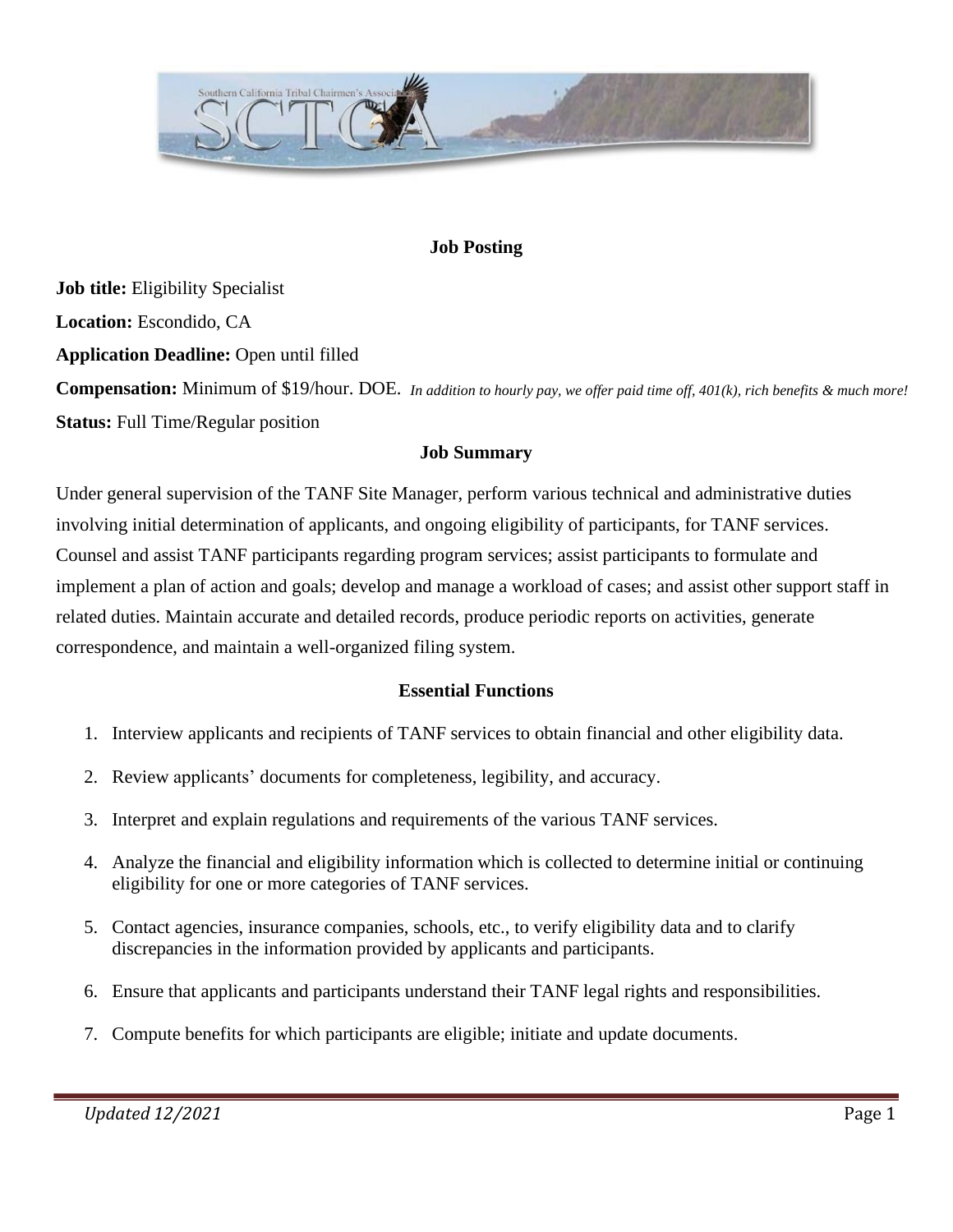- 8. Organize caseload and files so that necessary records and documents are processed and updated within specific deadlines established by TANF guidelines.
- 9. Address questions or complaints of participants or others concerning their status or other pertinent situations.
- 10. Complete and review basic computer documents; input and access data from computer network database.
- 11. Interpret TANF Plan, Federal Regulations and Program guidelines to best serve families.
- 12. Investigate case discrepancies as needed.
- 13. Maintain strict confidentiality of all facts of programs and client records.

### **Job Requirements and Qualifications**

*Education & Experience:* Minimum High School Diploma and three (3) years work experience in a social services position.

Or, Associate's degree with two (2) years work experience in a social services position.

Or, Bachelor's Degree from an accredited University in Education, Administration, Social Work or related field with a minimum of one (1) year work experience in social services preferred.

- Experience with the application of TANF policies and procedures.
- Experience with intake procedures and conducting client interviews.
- Experience with the policies and procedures of case management systems, and the methods for assessing client needs, and developing and implementing case plans.
- Experience in developing and maintaining relationships of trust, cooperation, and good rapport with staff, administrators, and clients.
- Experience working under minimal supervision in high-stress situations to accomplish tasks within specific deadlines.
- Experience collecting and evaluating data and formulating recommendations.
- Experience handling complaints, disputes, grievances, conflicts, and negotiations with others.

#### *Certificates & Licenses*: Valid California Driver's License with driving record acceptable to SCTCA's insurance.

*Knowledge Requirements:* Excellent verbal written communication skills and speaking persuasively with individuals and groups. Strong mathematical and problem solving skills. Knowledge of Indian history, culture and politics. Strong computer skills. Proficient in working with Microsoft Office including Word, Excel, Outlook and PowerPoint.

*Physical:* Typically requires sitting for extended periods of time. Lifts and moves objects on occasion weighing up to 25 pounds. Primarily an indoor office environment.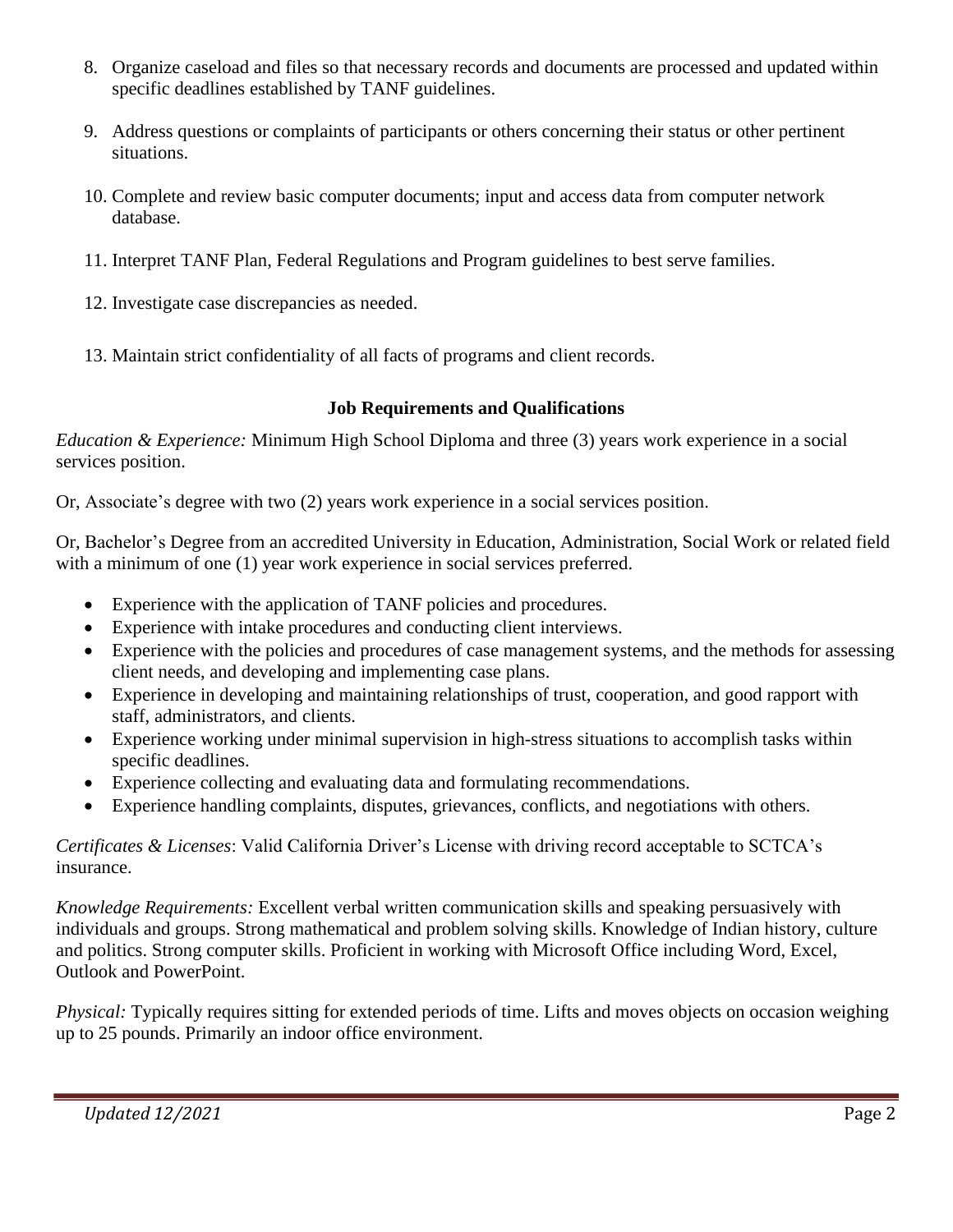*Conditions of Employment:* Candidates are required to successfully complete required background check and drug screening.

### **Other Information**

In addition to the essential duties listed above the Eligibility Specialist is expected to:

- 1. Demonstrate tact and a high level of professionalism due to the sensitive and highly confidential nature of the position.
- 2. Consistently report to work on time prepared to perform the duties of the position.
- 3. Possess excellent oral and written communication skills.
- 4. Communicate regularly with supervisor about department issues.
- 5. Demonstrate the ability to handle difficult situations with respect and courtesy.
- 6. Possess the ability to work effectively with people from diverse cultural, ethnic and socio-economic backgrounds.
- 7. Flexible schedule (occasional after-hours and weekends) and travel may be required depending on workload, workshops, etc.
- 8. Be detail oriented and possess strong organizational skills.
- 9. Demonstrate efficient time management and prioritizes workload daily.
- 10. Be able to maintain heavy paperwork and processing in a fast-paced work environment.
- 11. Enjoy working independently and meet timelines.
- 12. Be thoroughly knowledgeable of all TANF guidelines at all times.
- 13. Make sound rational decisions and recommendations without bias.
- 14. Participate in various departmental meetings and/or committees.
- 15. Assist with temporary training of TANF staff.
- 16. Travel between office sites may be requested to assist with training/office coverage.
- 17. Develop constructive and cooperative working relationships with others, and maintain them over time.
- 18. Encourage and build mutual trust, respect, and cooperation among team members.
- 19. Develop and maintain a relationship of trust, confidence, and good rapport with staff, administration, and program participants.
- 20. Other projects and responsibilities may be added at the manager's discretion, such as participation in Social Work conferences, Health Fairs, Career Fairs, Graduation events, etc.

## **About Our Company**

The Southern California Tribal Chairmen's Association (SCTCA) is a multi-service non-profit corporation established in 1972 for a consortium of 25 federally-recognized Indian tribes in Southern California. The primary mission of SCTCA is to serve the health, welfare, safety, education, cultural, economic and employment needs of its tribal members and enrolled Indians in the San Diego County urban areas. A board of directors comprised of tribal chairpersons from each of its member Tribes governs SCTCA.